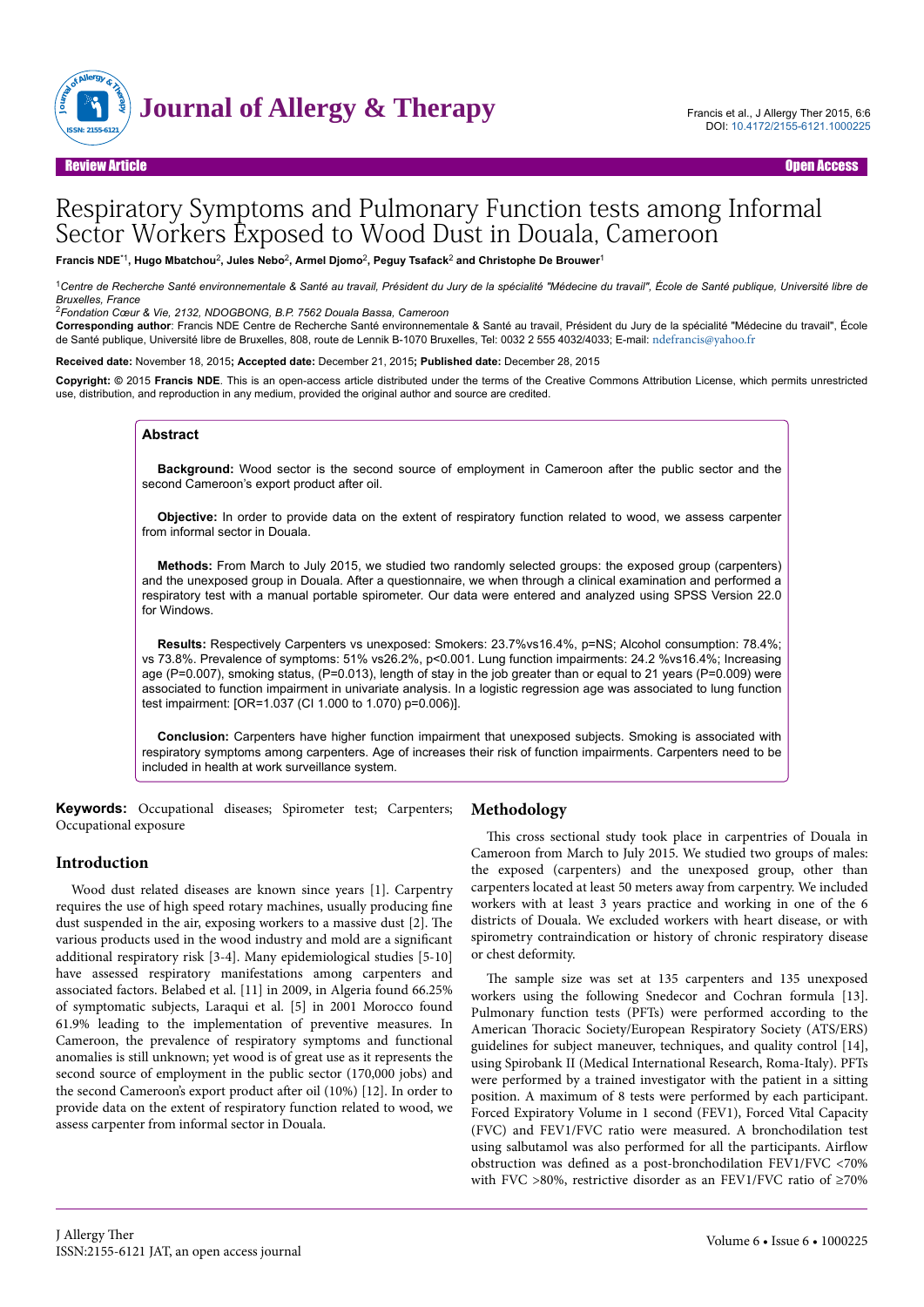Page 2 of 4

with FVC<80% predicted, and mixed or combined defects as FVC of <80% predicted with FEV1/FVC ratio of <70% [14] and Global Initiative for Chronic Obstructive Lung Disease [15].

Our data were entered and analyzed using SPSS Version 22.0 for Windows software.

We used analysis of variance and the "t" test of Student for the comparison of averages. For percentages, we used Chi-square. The significance threshold level for significance was a value of  $p<0.05$ . We proceeded to a logistic regression model for analysis associated factors.

## **Results**

## Study population general characteristics

**Education level:** The majority of individuals had left school at the secondary level: 64.4% carpenters, 63.9% unexposed.

|                      | <b>Carpenters</b><br>$(N=194)$ |      | Non-exposed<br>$(N=122)$ |      | p       |  |
|----------------------|--------------------------------|------|--------------------------|------|---------|--|
|                      |                                |      |                          |      |         |  |
|                      | %<br>n                         |      | n                        | %    |         |  |
| Respiratory symptoms |                                |      |                          |      |         |  |
| Cough                | 67                             | 34.5 | 8                        | 6.6  | < 0.001 |  |
| Expectoration        | 6                              | 3.1  | 1                        | 0.8  | 0.256   |  |
| Dyspnoe              | 8                              | 4.1  | 8                        | 6.6  | 0.43    |  |
| ChestpainThoracique  | 14                             | 7.2  | 13                       | 10.7 | 0.306   |  |
| Nose symptoms        |                                |      |                          |      |         |  |
| <b>Rhinitis</b>      | 60                             | 30   | $\overline{4}$           | 3.3  | < 0.001 |  |
| Noseirritation       | $\overline{7}$                 | 3,6  | 1                        | 0.8  | 0.158   |  |
| Symptomatic          | 99                             | 51   | 32                       | 26.2 | < 0.001 |  |

Table 1: Prevalence of clinical symptoms in relation to exposure.

| Syndrome       | <b>Carpenters</b> |        |          | <b>Unexposed</b> | р     |
|----------------|-------------------|--------|----------|------------------|-------|
|                | %<br>n            |        | n        | %                |       |
| Restriction    | 34                | 17.50% | 14       | 11.50%           | 0.152 |
| Obstruction    | $12 \overline{ }$ | 6.20%  | 6        | 4.90%            | 0.804 |
| Mixed syndrome | 1                 | 0.50%  | $\Omega$ | $0.00\%$         |       |
| Total          | 47                | 24.20% | 20       | 16.40%           | 0.156 |

Table 2: Prevalence of respiratory function impairments in relation to exposures.

Lifestyle: There was no significant difference between the prevalence of smoking in carpenters and unexposed: respectively 23.7% and 16.4%, p=non-significant; There was no significant difference between the carpenters 78.4% and unexposed 73.8% for alcohol consumption.

Clinical symptoms and exposure: The prevalence of symptomatic patients was higher among carpenters 51% than in unexposed 26.2 %; p<0.001. Cough was the most represented respiratory symptom 34.5%.

The prevalence of cough and rhinitis were significantly higher among carpenters 34.5% and 30 % than in unexposed 6.6% and 3.3%, p<0.001.

Respiratory function impairment and exposure: Lung function impairments were found in 24.2% of carpenter's 16.4% of unexposed; P: NS. In the 2 groups, the restrictive syndrome was the most represented: 17% of carpenters and 11.5% of non-exposed. Obstructive syndrome: 6.2% of carpenters' vs 4.9 of unexposed.

## Risk factors of respiratory symptoms and function impairments

Factors associated with respiratory symptoms: "Smoker" and "former smokers" were significantly associated with respiratory symptoms [OR=1.955 (CI 1.002 to 3.818) p=0.049].

| <b>Characteristics</b>                  | Respiratory<br>symptoms                        | p-value | OR (CI 95%)            |  |
|-----------------------------------------|------------------------------------------------|---------|------------------------|--|
| Age (mean $\pm$ SD, years)              | $37.9 \pm 11.2$                                | 0.106   | 0.977 (0.950-1.005)    |  |
| BMI (mean $\pm$ SD, kg/m <sup>2</sup> ) | $25.8 \pm 3.7$                                 | 0.232   | 0.947 (0.867-1.035)    |  |
| Carpentry specific tasks                |                                                |         |                        |  |
| Carpetworkers                           | 6(42.9%)                                       | 0.623   |                        |  |
| Ebenworkers                             | 27 (36.0 %)                                    | 0.627   | 0.750 (0.235-2.389)    |  |
| Machinists                              | 21 (47.7%)                                     | 0.751   | 1.217 (0.362-4.093)    |  |
| Multitask                               | 23 (37.7%)                                     | 0.721   | $0.807(0.248 - 2.622)$ |  |
| Smoking status                          |                                                |         |                        |  |
| Smokersandformersmokers                 | 24 (52.2%)                                     | 0.049   | 1.955 (1.002-3.818)    |  |
| Length of stay in the job               |                                                |         |                        |  |
| $\leq 10$ years                         | 38 (41.8%)                                     | 0.875   |                        |  |
| 11 to 20 years                          | 23 (37.7%)                                     | 0.617   | $0.844(0.434 - 1.641)$ |  |
| $\geq$ 21 years                         | 16(39.0%)                                      | 0.768   | $0.893(0.420-1.896)$   |  |
| Use of respiratory masks                | 26 (34.2%)                                     | 0.211   | 0.683 (0.376-1.242)    |  |
| OR: Odd Ratio,                          | CI: Confident Interval, SD: Standard deviation |         |                        |  |

Table 3: Sociodemographic characteristics and respiratory symptoms.

Nasal symptoms and socio-demographic characteristics: Age, specificity carpentry tasks, smoking status, length of stay in job and the use of safety masks were not significantly associated with nasal symptoms.

| <b>Characteristics</b>                  | <b>Nasal</b><br>symptoms | p-value | OR (CI 95%)         |
|-----------------------------------------|--------------------------|---------|---------------------|
| Age (mean $\pm$ SD, years)              | $379 + 112$              | 0.958   | 1.001 (0.973-1.029) |
| BMI (mean $\pm$ SD, kg/m <sup>2</sup> ) | $25.8 \pm 3.7$           | 0.7     | 1.018 (0.930-1.114) |
| Carpentry specific tasks                |                          |         |                     |
| Carpet workers                          | $3(21.4\%)$              | 0.707   |                     |
| Eben workers                            | 27(36.0 %)               | 0.297   | 2.062 (0.529-8.043) |
| <b>Machinists</b>                       | 13 (29.5%)               | 0.556   | 1.538 (0.367-6.435) |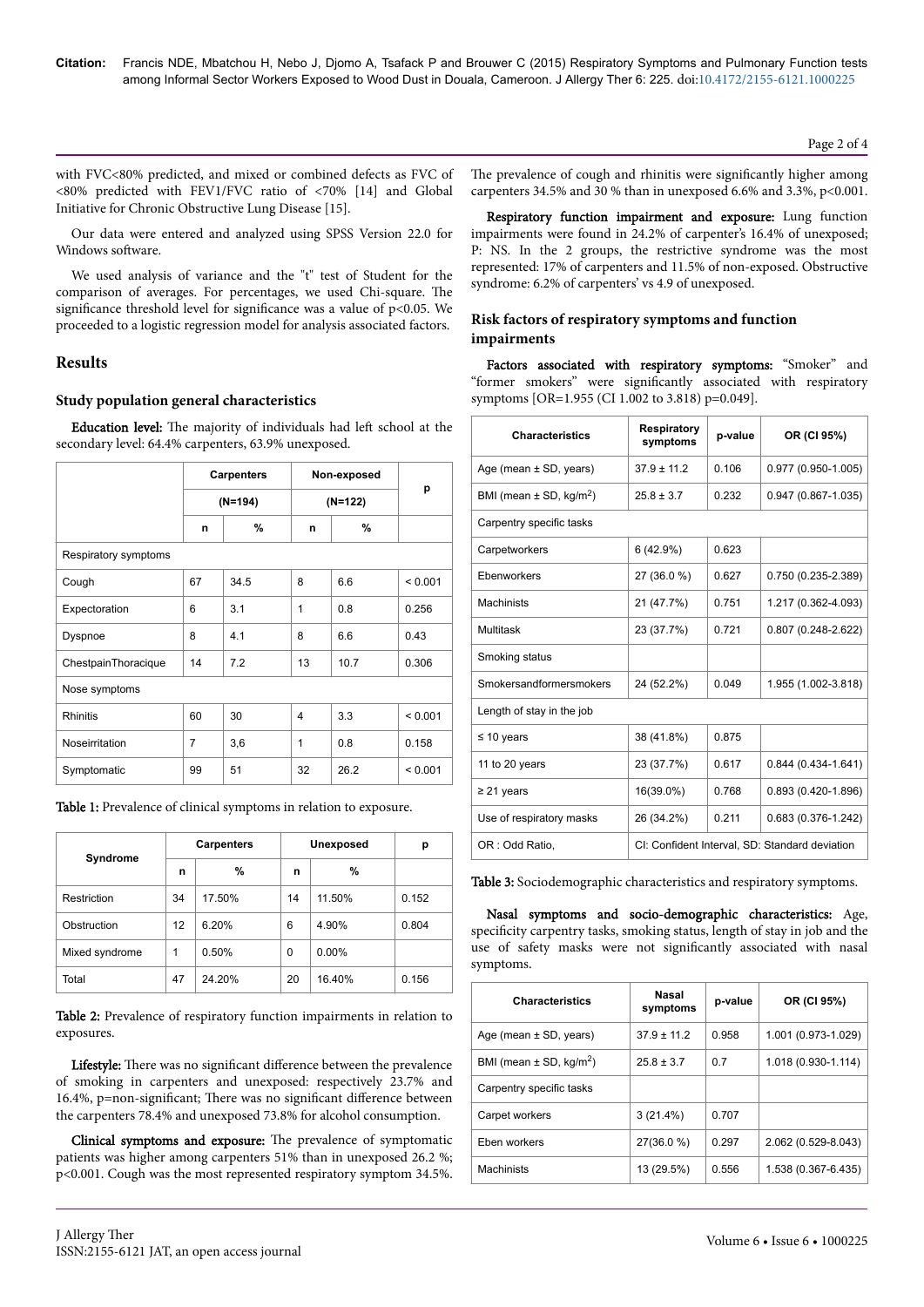| Multitask                                                     | 19 (31.1%)  | 0.474 | 1.659 (0.414-6.639)    |
|---------------------------------------------------------------|-------------|-------|------------------------|
|                                                               |             |       |                        |
| Smoking status                                                |             |       |                        |
| Smokers and former smokers                                    | 15 (32.6%)  | 0.914 | 1.040 (0.513-2.109)    |
| Length of stay in the job                                     |             |       |                        |
| $\leq 10$ years                                               | 28 (30.8%)  | 0.601 |                        |
| 11 to 20 years                                                | 22 (36.1%)  | 0.496 | 1.269 (0.639-2.522)    |
| $\geq$ 21 years                                               | 11 (26.8%)  | 0.646 | $0.825(0.363 - 1.877)$ |
| Use of respiratory masks                                      | 19 (25.0 %) | 0.097 | $0.581(0.306 - 1.103)$ |
| OR: Odd Ratio, CI: Confident Interval, SD: Standard deviation |             |       |                        |

Table 4: Nasal symptoms and sociodemographic characteristics.

Factors associated with function impairments: In univariate analysis, factors associated with respiratory function impairments were increasing age (p=0.007), "smokers" and "former smokers" (p=0.013), length of stay in the job greater than 21 years (p=0.009).

| <b>Characteristics</b>                                        | <b>Function</b><br>impairments | p-value | OR (CI 95%)                 |  |  |
|---------------------------------------------------------------|--------------------------------|---------|-----------------------------|--|--|
| Age (mean $\pm$ SD, years)                                    | $37.9 \pm 11.2$                | 0.007   | 1.043 (1.012-1.076)         |  |  |
| BMI (mean $\pm$ SD, kg/m <sup>2</sup> )                       | $25.8 \pm 3.7$                 | 0.213   | 0.936 (0.842-1.039)         |  |  |
| Carpentry specific tasks                                      |                                |         |                             |  |  |
| Carpetworkers                                                 | 2(14.3%)                       | 0.633   |                             |  |  |
| Ebenworkers                                                   | 17 (22.7%)                     | 0.487   | 1.759 (0.358-8.637          |  |  |
| <b>Machinists</b>                                             | 13 (29.5%)                     | 0.268   | 2.516<br>$(0.492 - 12.855)$ |  |  |
| Multitask                                                     | 13 (21.3%)                     | 0.556   | 1.625 (0.322-8.191)         |  |  |
| Smoking status                                                |                                |         |                             |  |  |
| Smokers and former smokers                                    | 17 (37.0)                      | 0.013   | 2.512 (1.215-5.194)         |  |  |
| Length of stay in the job                                     |                                |         |                             |  |  |
| $\leq 10$ years                                               | 16 (17.6)                      | 0.023   |                             |  |  |
| 11 to 20 years                                                | 12 (19.7)                      | 0 745   | 1.148 (0.500-2.634)         |  |  |
| $\geq$ 21 years                                               | 16 (39.0)                      | 0.009   | 3.000 (1.311-6.864)         |  |  |
| Use of respiratory masks                                      | 16 (21.1                       | 0.571   | 0.818 (0.409-1.636)         |  |  |
| OR: Odd Ratio, CI: Confident Interval, SD: Standard deviation |                                |         |                             |  |  |

Table 5: Characteristics associated with function impairments.

Multivariate analysis of factors associated with function impairments: In multivariate logistic regression, increasing age remained the only factor associated with function impairment in our study [OR=1.037 (CI 1.000 to 1.070) p=0.006)].

## **Discussion**

## **Prevalence of respiratory symptoms**

We found high prevalence of respiratory symptoms among carpenters in the city of Douala. Boskabady et al. [16] in 2010 in Iran and Bonnaud et al. [17] in 1998 in Haute Vienne found similar results; this could be explained by different mechanisms of action of wood dust and components on the respiratory system. Marcuccilli et al. [4] noted that besides occupational exposure, tobacco had an influence on the occurrence of cough and sputum. Нe prevalence of symptomatic patients was high and close to values found by Laraqui et al [5] in 2001 in Morocco and Belabed et al [11] in 2009 in Algeria. Wimander et al. [18] in 1980 in Sweden found 19%. African countries are known for their forest and agricultural vocation. In such a setting, woods employees may work up to the age of 60 years, without a medical care at work. According to Bonnaud et al. [17] such high prevalence could be attributed to specific conditions for drying wood that allowed contamination. Нe prevalence of clinical symptoms we found among carpenters was significantly higher than that found in unexposed; this was also observed by Laraqui et al. [5] in their series. As for Boskabady et al. [16] and Laraqui et al. [5] series, cough was also the most represented symptom among carpenters, unlike Belabed et al. [11] who found expectoration as the commonest respiratory symptom. Нe prevalence of rhinitis may be related to allergic, irritative or toxic mechanism. Нese divergent possible causes for rhinitis may also explain diversity in value of rhinitis prevalence's found in studies [5,16,17,19,20,21]. However, Ahman et al. [22] looked for inflammatory markers in nasal fluid, and found inflammatory effects associated with wood dust on the nasal mucosa. Нe variability observed in the prevalence of clinical between subjects among the carpenters could be explained by the fact that this prevalence would be linked to concentrations of dust, the hardness of the wood, their nature, handling method and the nature of the associated chemicals [23,24].

|                            | <b>Multivariate analysis</b>   |                     |  |  |
|----------------------------|--------------------------------|---------------------|--|--|
| <b>Characteristics</b>     | p-value                        | OR (IC95%)          |  |  |
| Age                        | 0.006                          | 1.037 (1.010-1.063) |  |  |
| Smoking status             |                                |                     |  |  |
| Smokers and former smokers | 0.087                          | 1.763 (0.930-3.372) |  |  |
| Length of stay in job      |                                |                     |  |  |
| $\leq 10$ years            | 0.693                          |                     |  |  |
| 11-20 years                | $0.803(0.383 - 1.680)$<br>0.56 |                     |  |  |
| $\geq$ 21 years            | 0.814                          | 1.117 (0.446-2.798) |  |  |

Table 6: Multivariate analysis of factors associated with function impairments.

## **Prevalence of function impairments**

There was no significant difference between the prevalence of abnormalities in lung function of carpenters and control subjects. Our results corroborate with those of Belabed et al. [11] who did not find any difference or correlation between exposed and unexposed subjects. Other studies had similar conclusions regarding lung function [6,7,25],

Page 3 of 4